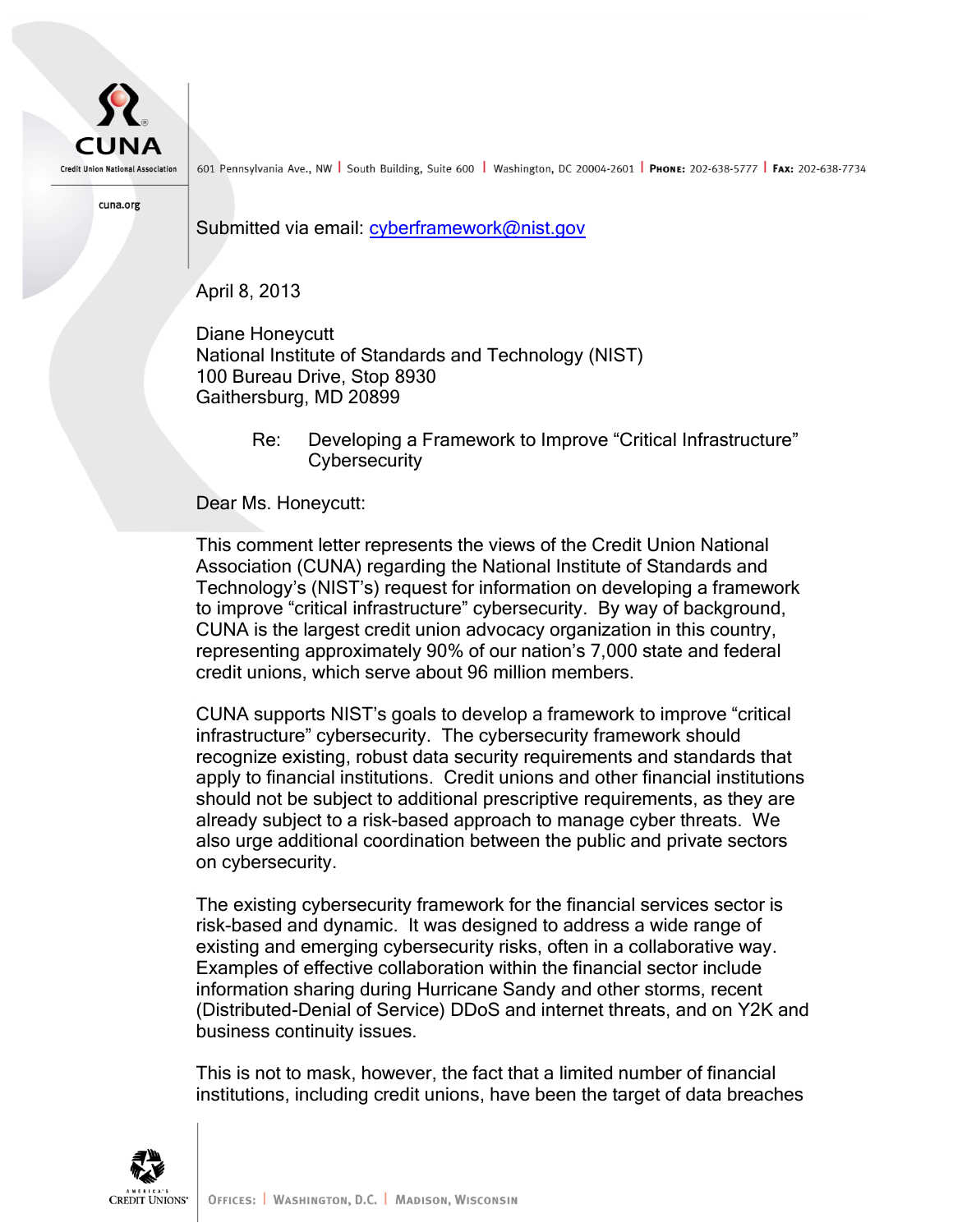and cyber attacks. These problems do not mean that more regulation in this area is required for financial institutions. On the contrary, financial institution systems have been tested like few others, and are probably ahead of some other sectors in the evolution and adoption of defensive measures. Experience does tend to confirm that more coordination is needed between national enforcement and intelligence-gathering agencies to help identify potential threats. As NIST works with these agencies and coordinates with private and public stakeholders, it should focus on maximizing the ability of the federal government to address communications and other gaps that undermine the ability of sectors such as financial institutions to protect themselves. We also encourage NIST to assess fully the extent to which new or revised standards are needed for other entities outside of the financial sector, which do not currently fall under our framework.

#### Credit Unions and Financial Institutions Are Already Subject to Robust Cybersecurity Requirements

Credit unions and other financial institutions are already subject to very robust cybersecurity and data security requirements. This includes the Gramm-Leach-Bliley Act (GLBA) and other applicable data security laws, regulations, and standards from the Federal Financial Institutions Examination Council (FFIEC) and the National Credit Union Administration (NCUA). The FFIEC is a formal interagency body of financial regulators, including NCUA, which prescribes uniform principles, standards, and report forms for the federal examination of financial institutions, including credit unions.

We agree with NIST that the framework should "be compatible with existing regulatory authorities and regulations," which will promote innovation, and "not prescribe particular technological solutions or specifications." As NIST Undersecretary Dr. Patrick D. Gallagher noted in his written testimony for the March 2013 Senate hearing on cybersecurity, private entities are already supporting critical infrastructure and "should not be diverted from those efforts through new requirements."

The FFIEC sets risk-based standards for financial institution information systems, regarding minimum control requirements, as well as a layered approach to managing information risks. A risk-based approach provides the financial sector with effective, flexible methods to manage existing and novel cyber threats, and supports NIST's goals for a prioritized, flexible, and cost-effective approach. In addition, a risk-based approach should account for the entity's complexity, size, and data use.

The Government Accountability Office (GAO) has also outlined the robust cybersecurity of the financial services sector. As noted in the December 2011 GAO Report on critical infrastructure cybersecurity, the financial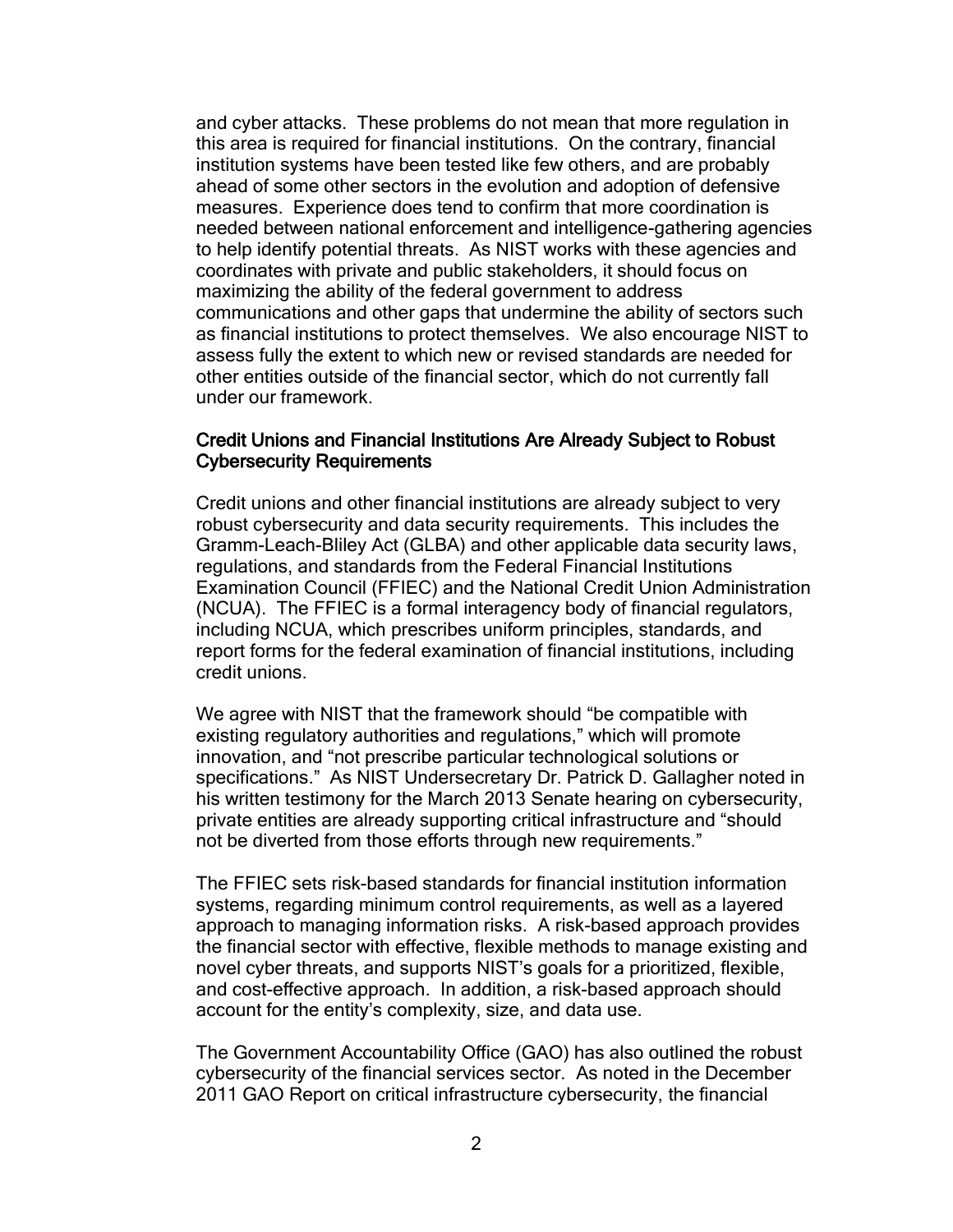sector's regulations, guidance, and examination standards are substantially similar to the NIST Special Publication 800-53, mapping to all applicable recommended controls for federal information systems.<sup>1</sup> Another recent GAO report in February 2013 showed that that depository institutions in the banking and finance sector are already required to meet mandatory cybersecurity standards established by federal regulations and as a sector, banking and finance was only one of seven sectors that listed cybersecurity guidance in its sector-specific critical infrastructure plan issued by the Department of Homeland Security (DHS) and the U.S. Treasury.<sup>2</sup>

#### NIST Should Coordinate "Critical Infrastructure" Cybersecurity with Public and Private Stakeholders

This request for information provides a positive, initial step on the coordination of a framework to implement the White House Executive Order (EO) and Presidential Policy Directive on cybersecurity issued in February 2013, but NIST should coordinate "critical Infrastructure" cybersecurity initiatives in partnership with public and private stakeholders going forward.

By working with the Department of Homeland Security (DHS) and national intelligence agencies, sector-specific agencies, including the U.S. Treasury, NCUA, and other regulators; the Financial Services Sector Coordinating Council (FSSCC) and other sector-coordinating councils, and CUNA and other trade associations, NIST will be better able to identify, refine, and guide the many interrelated cybersecurity considerations from all key sectors.

The FSSCC plays an important role in coordinating the financial sector's critical infrastructure efforts. Members of the FSSCC include CUNA and over 50 financial service entities and associations. The FSSCC works closely with the Financial and Banking Information Infrastructure Committee (FBIIC), which coordinates the government's critical infrastructure efforts, and includes the U.S. Treasury, NCUA, and others.

The cybersecurity framework should also provide protections on business confidentiality, individual privacy and civil liberties. NIST should coordinate with stakeholders on these important issues, in addition to data and information security goals.

 $\overline{a}$ 

 $1$  GAO, Critical Infrastructure Protection: Cybersecurity Guidance Is Available, but More Can Be Done to Promote Its Use, GAO-12-92 (Washington, D.C.: December 9, 2011).

 $2$  GAO, National Strategy, Roles, and Responsibilities Need to Be Better Defined and More Effectively Implemented, GAO-13-187 (Washington, D.C.: February 14, 2013).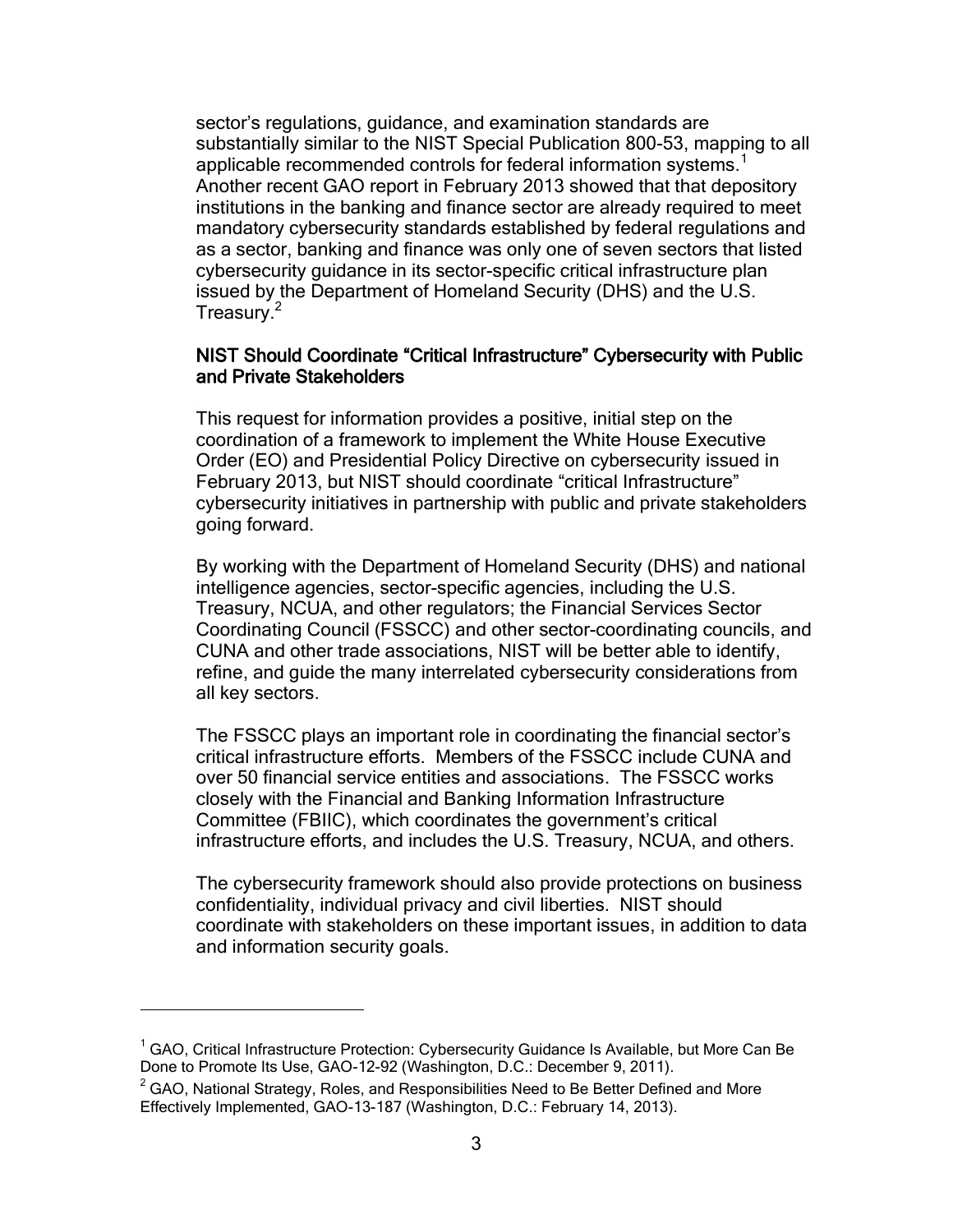Further, NIST and other government entities should focus on cybersecurity education and providing access to timely information, so public and private stakeholders are informed on cyber threats and can take steps to protect their interests.

### Cybersecurity Framework Should Be Consistent with Existing Law

The EO is consistent with existing, applicable law and does not provide new legal authority for federal agencies on "critical infrastructure" cybersecurity other than that which is provided under existing law. NIST should make it a priority to ensure that its framework is consistent with existing legal authorities and does not impose any new legal requirements on financial institutions, which are already overwhelmed by current compliance burdens.

## Voluntary Critical Infrastructure Program Should Be Voluntary

Under the EO, the DHS Secretary, in coordination with sector-specific agencies, will establish a voluntary program to support the adoption of the cybersecurity framework by "critical infrastructure" entities, as well as other interested entities. NIST should coordinate with stakeholders to ensure that any voluntary "critical infrastructure" initiatives remain voluntary, and do not result in additional requirements on entities such as credit unions.

# Further Discussion on Data Security for Credit Unions

NCUA regulates and implements data security requirements and standards for credit unions, as do the banking regulators of the FFIEC for banks. These data security requirements and standards include the federal laws of GLBA, FCRA, and Right to Financial Privacy Act (RFPA), as well as state laws and other rules. Other standards apply to financial institutions, such as the Payment Card Industry Data Security Standards (PCI-DSS) on payments card data security. Also, NCUA has published agency Letters to Credit Unions, Regulatory Alerts, Legal Opinion Letters, and other guidance in response to data security, cybersecurity, and consumer protection laws.

Credit unions are subject to data security requirements under § 501(b) of the GLBA and part 748 of the NCUA's regulations. NCUA requires credit unions to establish a comprehensive data security program addressing the safeguards for member and customer records and information. These safeguards are intended to ensure the security and confidentiality of customer records and information; protect against any anticipated threats or hazards to the security or integrity of such records; and protect against any unauthorized access to or use of such records or information that would result in substantial harm or inconvenience to any customer. Credit unions are also required to develop and implement risk-based response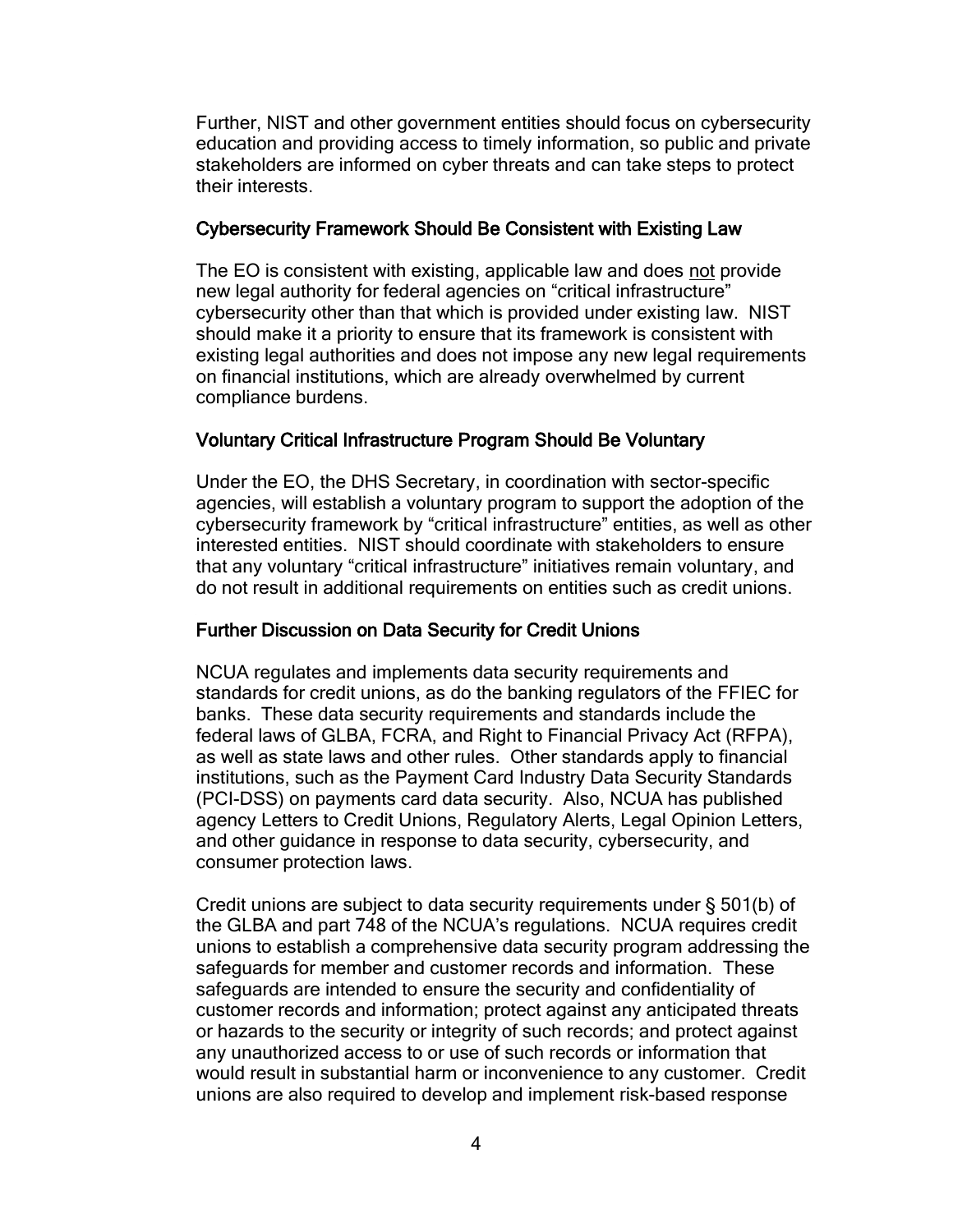programs to address instances of unauthorized access to member information. Regarding reporting on data breaches, credit unions have to file a Suspicious Activity Report (SAR) with the Financial Crimes Enforcement Network (FinCEN) in the event of an attack that accesses consumer data or critical institutional data.

In addition, under part 716 of NCUA's regulations on the use of customer and member non-public personal information, credit unions must comply with requirements on prohibitions on sharing of account numbers, privacy notices to members and customers, and when applicable, a conspicuous notice that explains the right to "opt out" of sharing non-public personal information with certain nonaffiliated parties. Other provisions include a prohibition on sharing account numbers with third parties for marketing purposes, and limitations on the re-disclosure, and reuse of information with nonaffiliated third-parties.

Further guidance on developing cyber threats is applicable to credit unions. As a recent example, in February 2013, NCUA issued guidance on Distributed-Denial of Service (DDoS) attacks to identify appropriate policies and procedures for credit unions. Credit unions should: perform risk assessments to identify risks associated with DDoS attacks; ensure incident response programs include a such attacks; and perform ongoing third-party due diligence to identify and manage risks. Financial institutions should also follow regulations on internet and data security, as well as FFIEC guidance on internet authentication.

NCUA and federal banking regulators have developed and published additional information security requirements which cover specific threats and mitigation of identified cyber risks. The FFIEC has issued specialized IT handbooks on cybersecurity for depository institutions, including credit unions. These 11 separate booklets are very similar to the cybersecurity guidance for federal agencies, and cover areas such as : 1) audits, 2) business continuity, 3) development and acquisitions, 4) electronic banking, 5) information security, 6) management, 7) operations, 8) outsourcing technology, 9) retail payment systems, 10) supervision of technology providers, and 11) wholesale payment systems. These booklets are incorporated into NCUA's examination practices for credit unions.

The methodologies that NCUA and federal banking regulators use to provide oversight and supervision include periodic examinations, selfreporting, and other administrative and legal supervisory actions to enforce compliance. Enforcement under the GLBA and NCUA's regulations are through NCUA's supervision and enforcement actions for federal credit unions, or the state supervisory agencies for federallyinsured state-chartered credit unions. Additionally, the Federal Trade Commission has enforcement authority for compliance with these